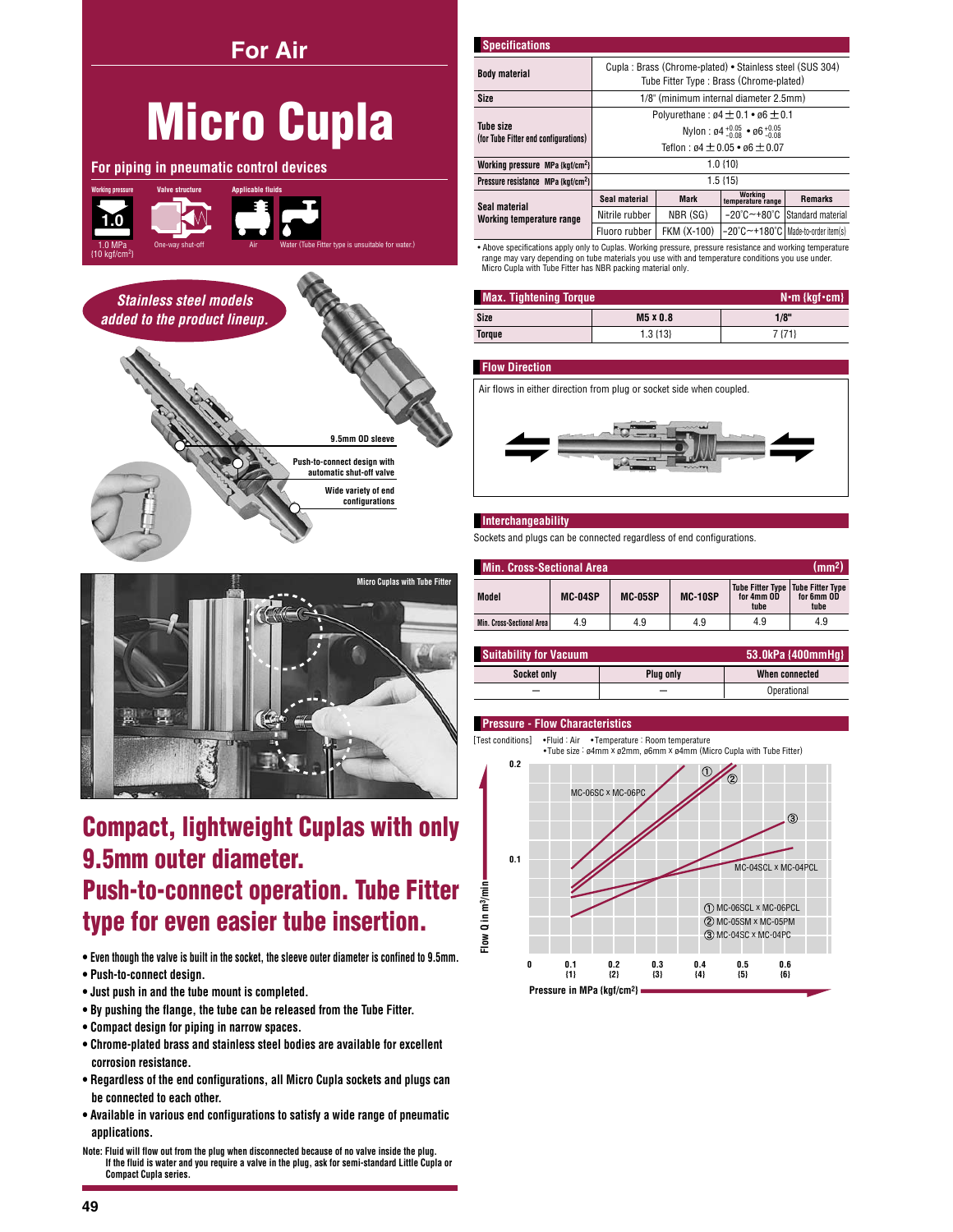

Before use, please be sure to read "Safety Guide" described at the end of this book and "Instruction Sheet" that comes with the products.